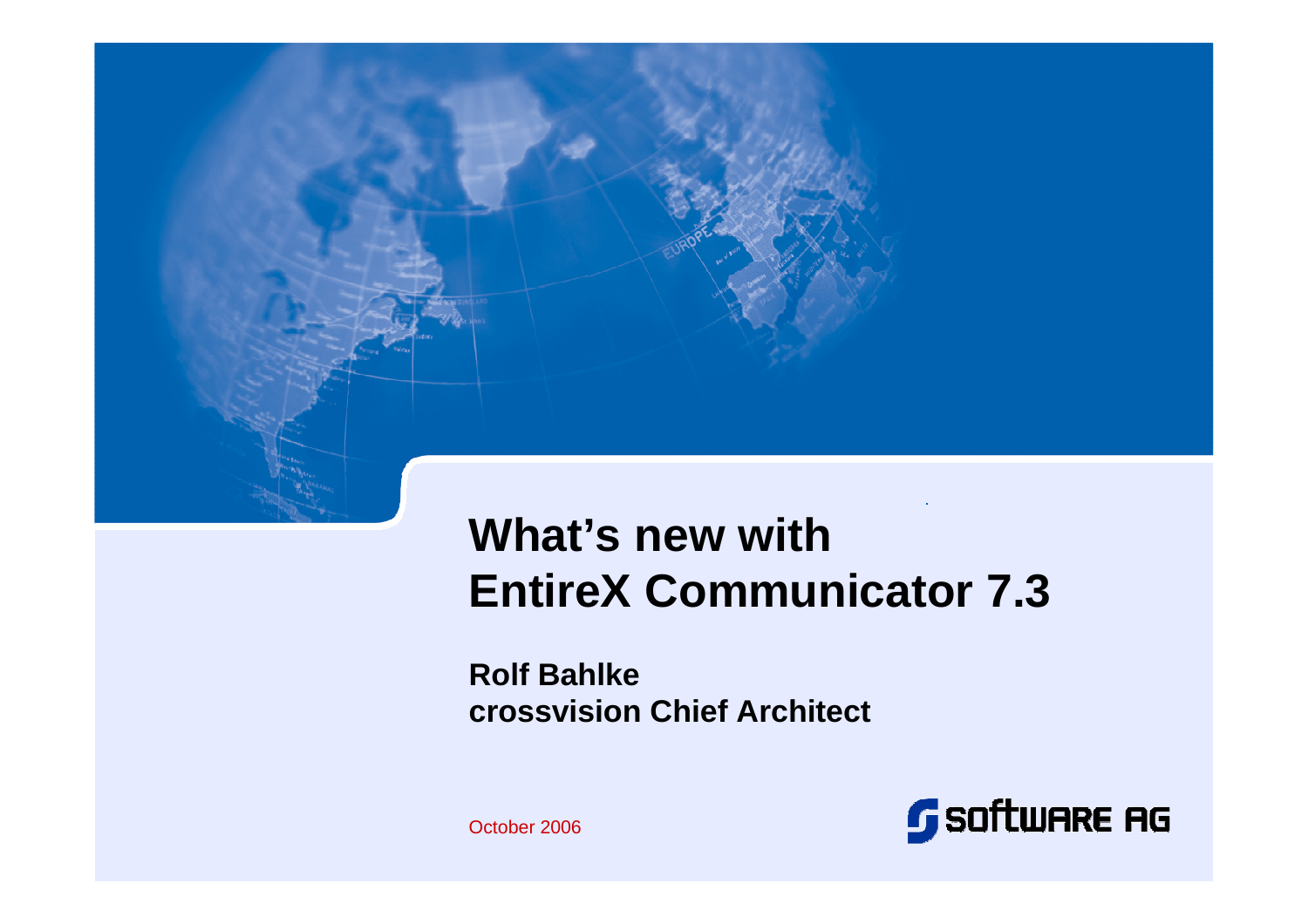### **Project Status**

- Next release of EntireX Communicator
- Version 7.3
- **Planned release date end of November 2006** 
	- $\bullet$  z/OS
	- ◆ Windows
	- ◆ Sun Solaris
	- ◆ Linux Intel
- **Additional Unix platforms released later** 
	- ◆ HP PA-Risk, AIX (planned for December 2006)
	- ◆ z/Linux, Linux EM64T, HP-Itanium (planned for February 2007)
- **Last-minute changes possible**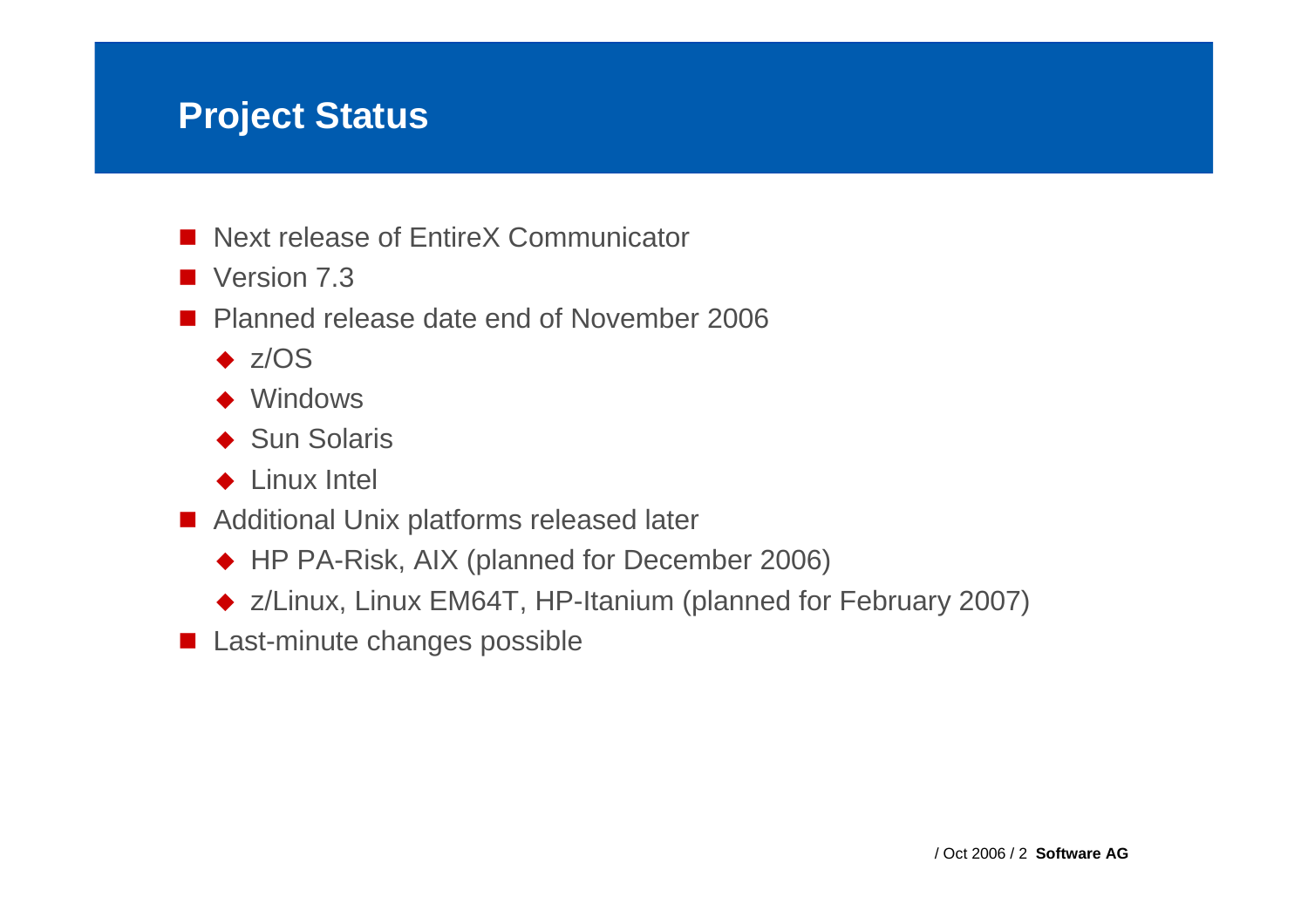- CentraSite
- **Eclipse**
- **COBOL and PL/I**
- **IMS, WebSphere MQ and .NET**
- Security
- Tracing
- **Further Enhancements**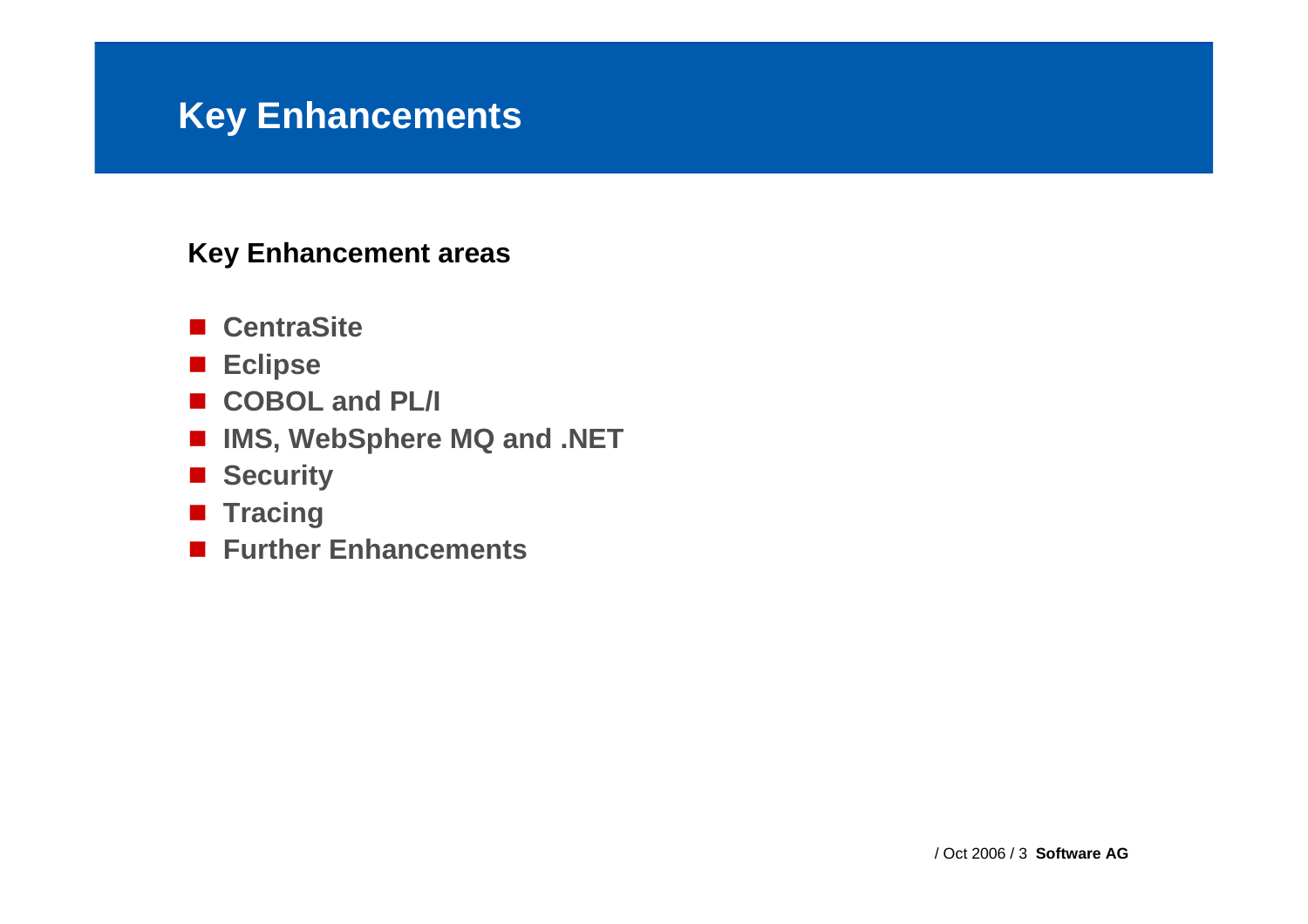#### **Key Enhancement areas**

# ■ CentraSite

- **Eclipse**
- COBOL and PL/I
- **IMS, WebSphere MQ and .NET**
- Security
- Tracing
- **Further Enhancements**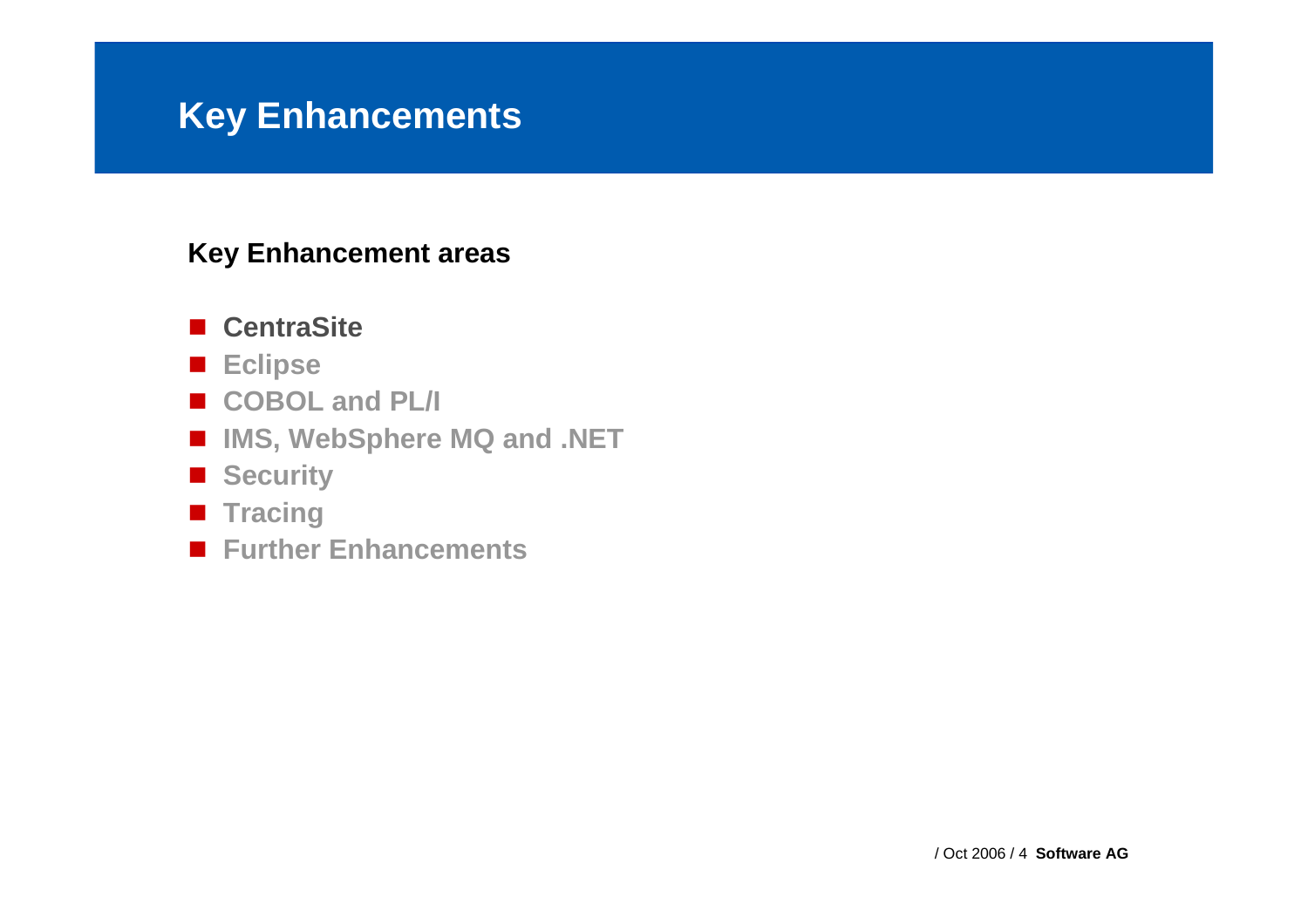# **CentraSite**

### **Support for CentraSite SOA repository / registry**

- **Available today** 
	- ◆ CentraSite registration of EntireX web services
- Store integration metadata in CentraSite
	- ◆ WSDL
	- ◆ IDL
	- ◆ XML Mapping files (xmm)
- **Enable Impact Analysis** 
	- ◆ Visualize dependencies between enterprise services
		- Web Services
		- Legacy Program Logic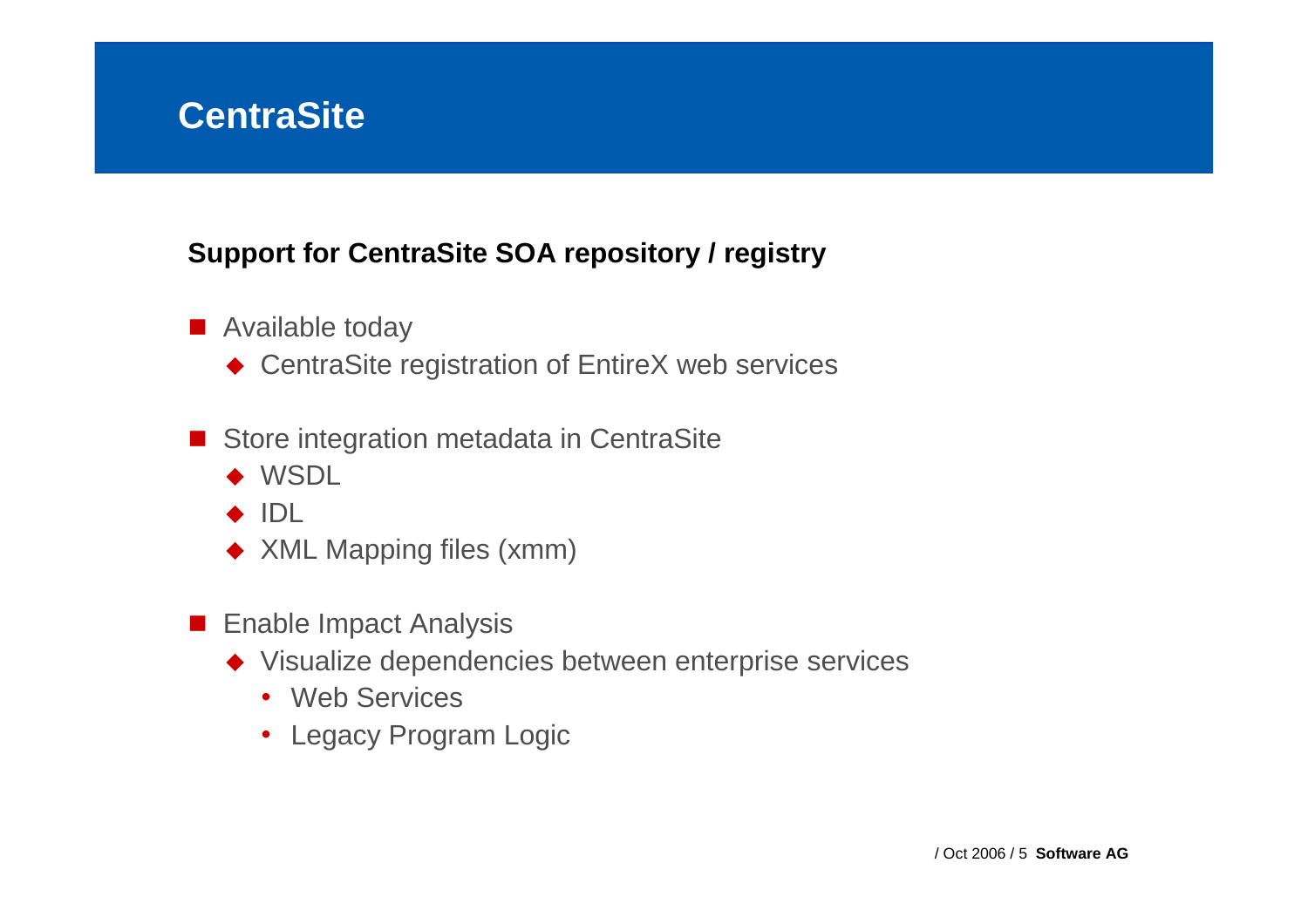- CentraSite<br>- ..
- **Eclipse**
- COBOL and PL/I
- **IMS, WebSphere MQ and .NET**
- Security
- Tracing
- **Further Enhancements**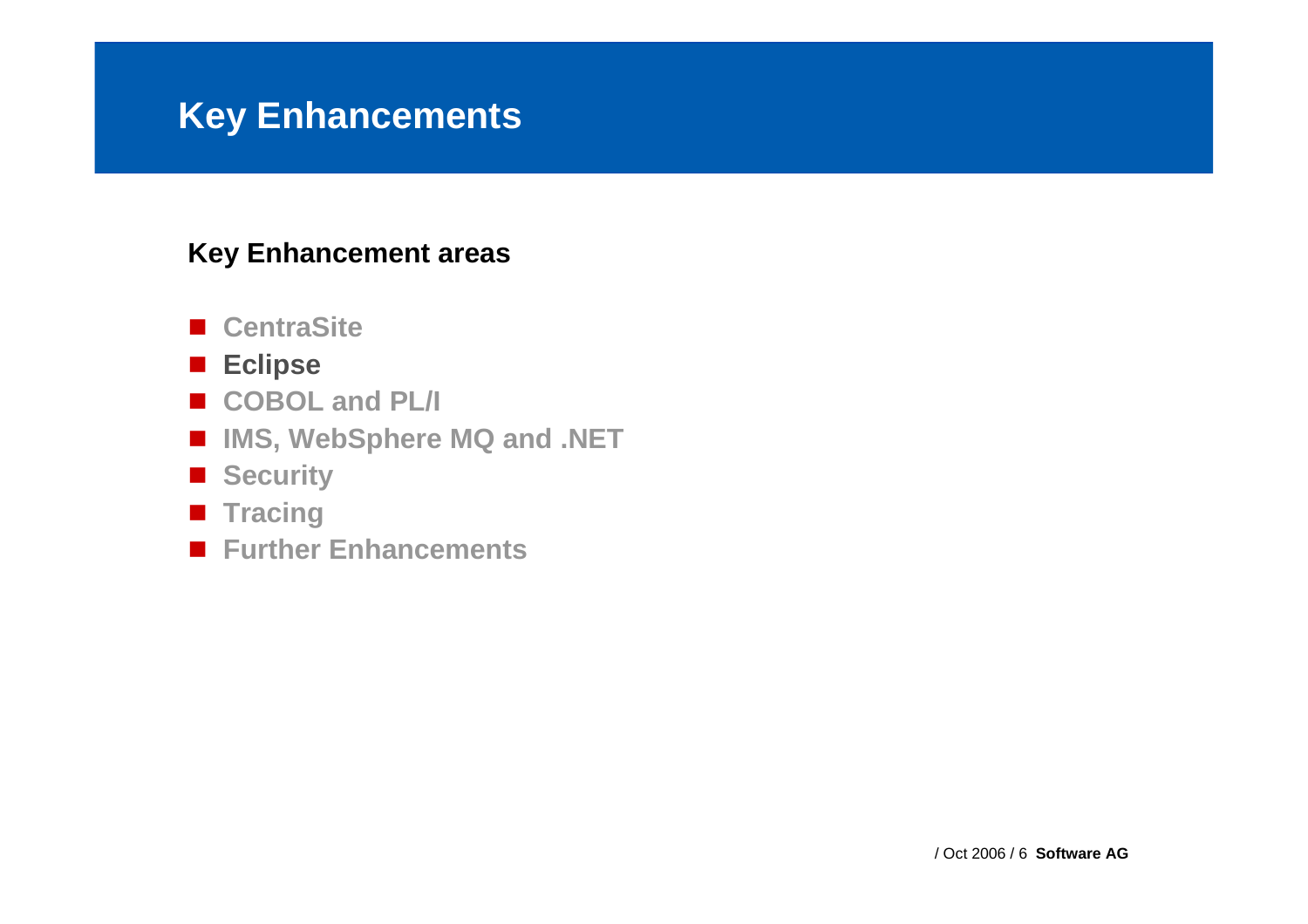# **Eclipse**

### **Eclipse support**

- Available today
	- ◆ IDL Editor & IDL Extractor for Natural
	- ◆ Java Wrapper
	- ◆ Web Services and WSDL support
- **The Co**  Eclipse as development environment
	- ◆ Full IDL support
	- ◆ Cover today's EntireX Workbench functionality
	- ◆ Common Software AG strategy
		- State-of-the-art development environment
		- Widely-used industry standard
	- ◆ Replacement of EntireX Workbench

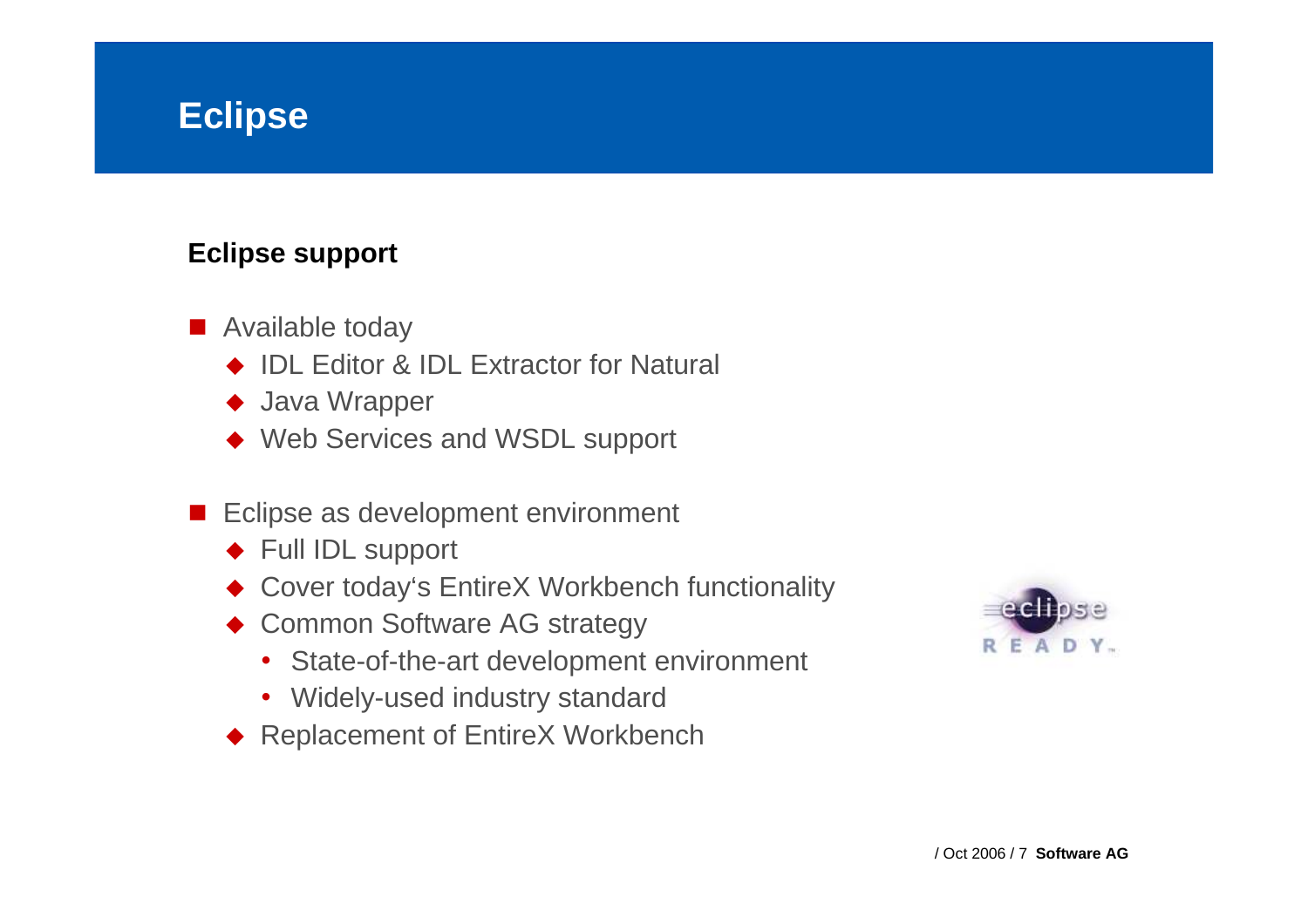# **Eclipse II**

### **Eclipse support in detail**

- IDL Editor
- IDL Extractor for
	- ◆ Natural
	- ◆ COBOL
	- $\leftrightarrow$  PL/I
	- ◆ XML Schema, WSDL, XML document
- XML Mapping Editor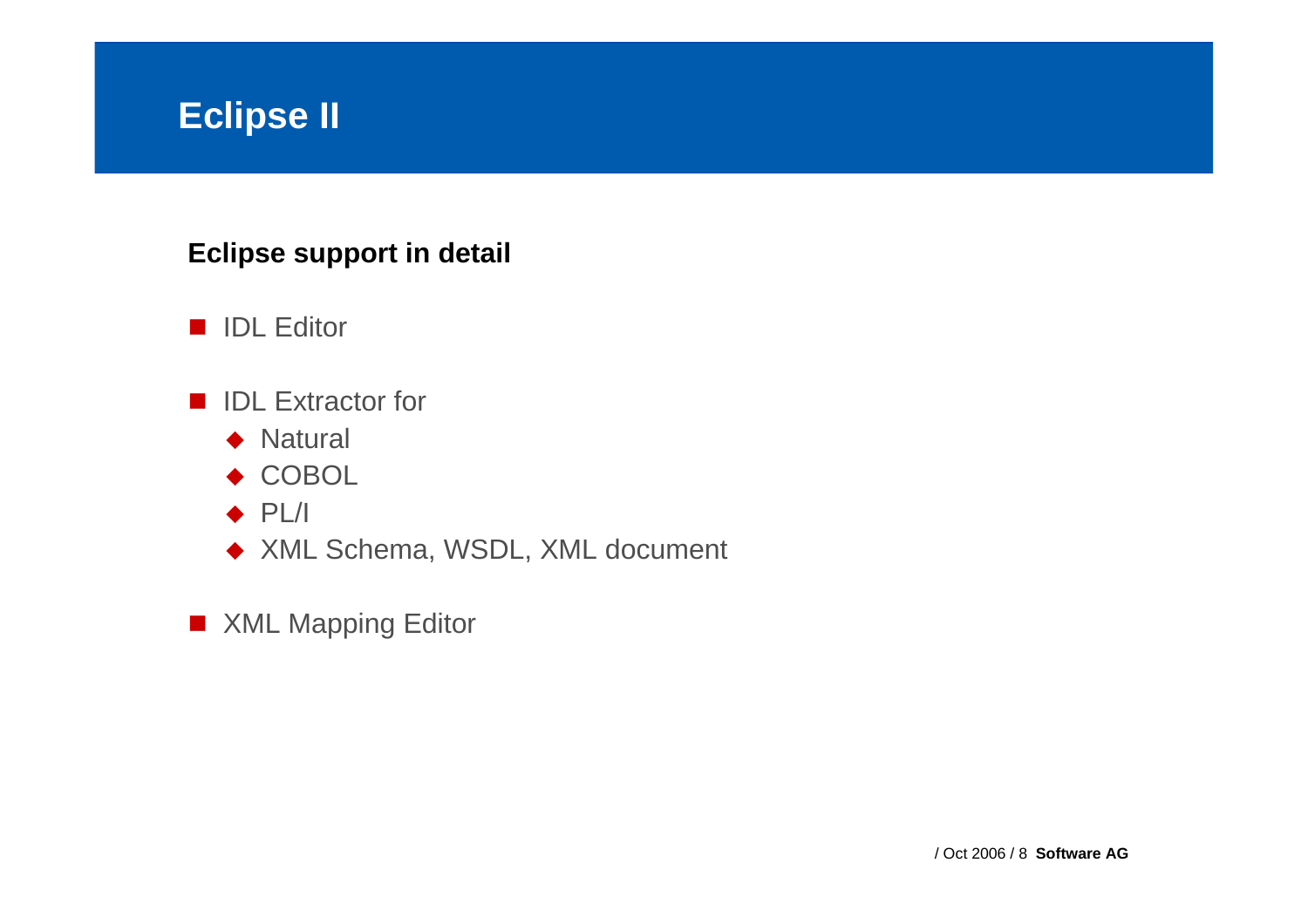# **Eclipse III**

### **Eclipse support in detail (continued)**

- Generators for
	- ◆ Java
	- ◆ COBOL
	- $\bullet$  PL/I
	- $\bullet$  C
	- ◆ .NET
	- ◆ DCOM
	- ◆ XML and Web Services
- **Pre-configured Eclipse** 
	- ◆ Optional part of installation
	- ◆ "Software AG" Eclipse: to be reused by other products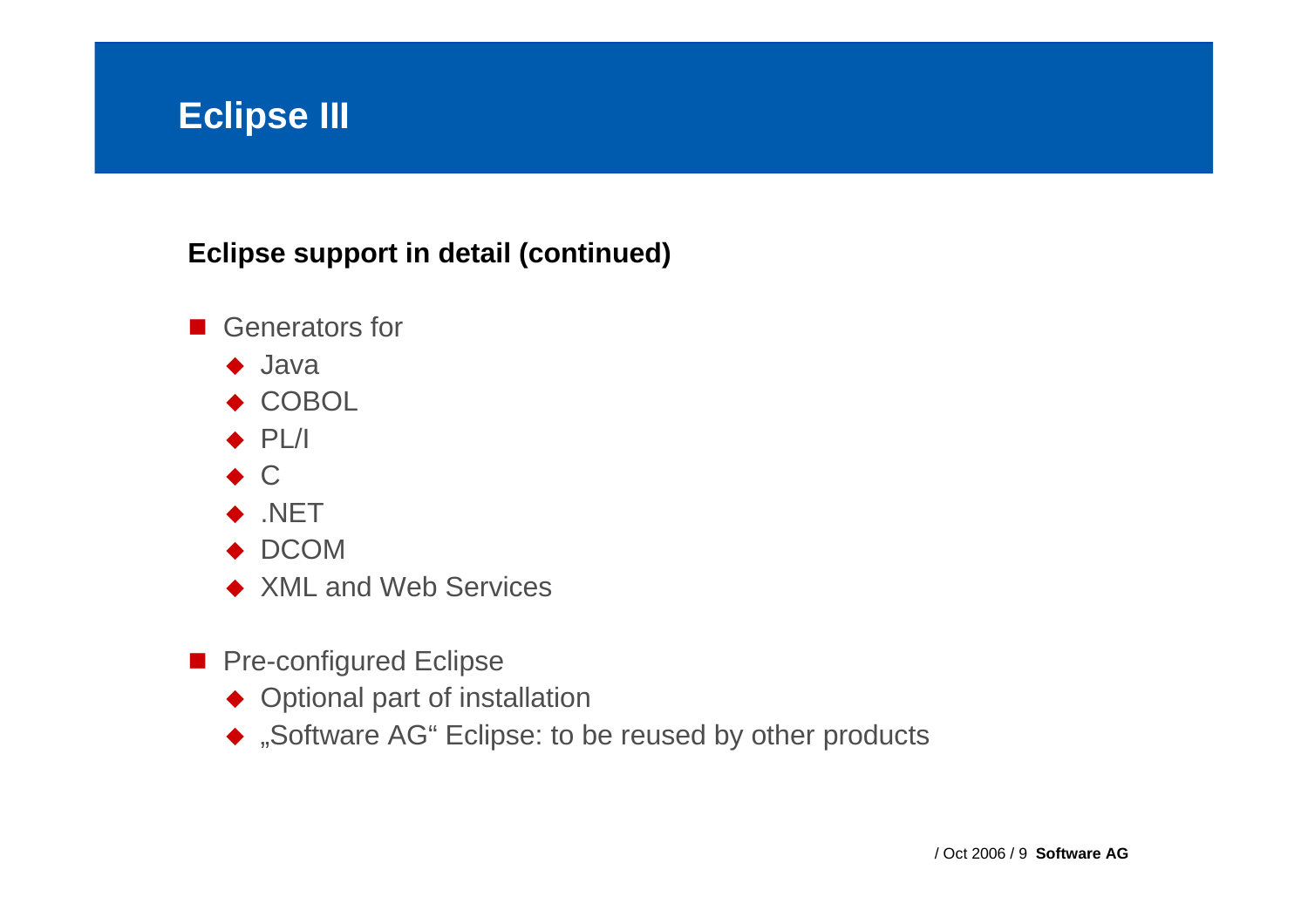- CentraSite<br>- ..
- **Eclipse**
- **COBOL and PL/I**
- **IMS, WebSphere MQ and .NET**
- Security
- Tracing
- **Further Enhancements**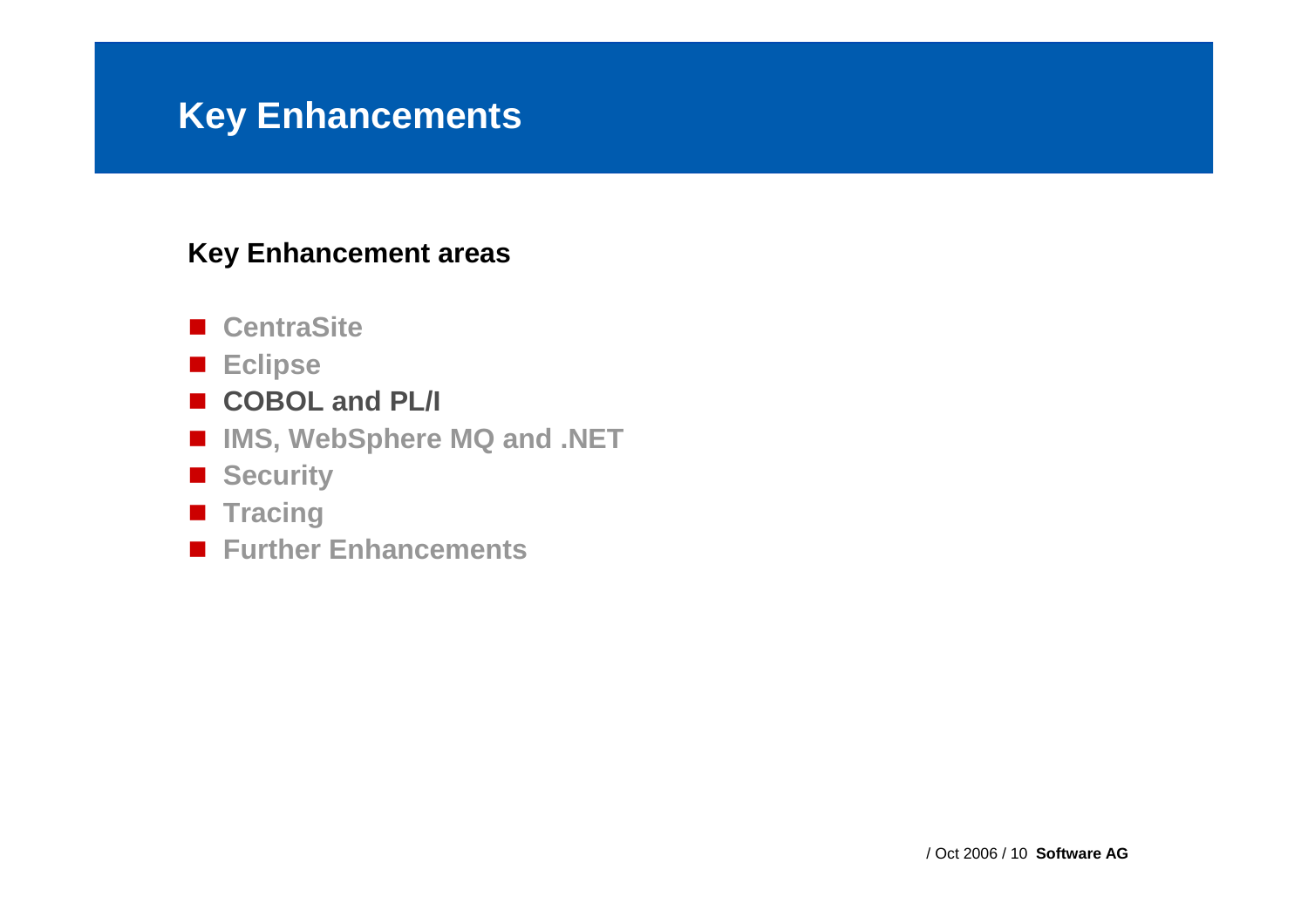# **COBOL and PL/I**

### **Extended support for COBOL and PL/I**

- **PL/I support** 
	- ◆ RPC client
	- ◆ RPC server
- Enhanced extractor for COBOL
- **Extractor for PL/I**
- **Extractor Services** 
	- ◆ Retrieve source members from mainframe datasets (PDS) directly
	- ◆ Avoids manual ftp step
	- ◆ Add-on to z/OS Batch RPC server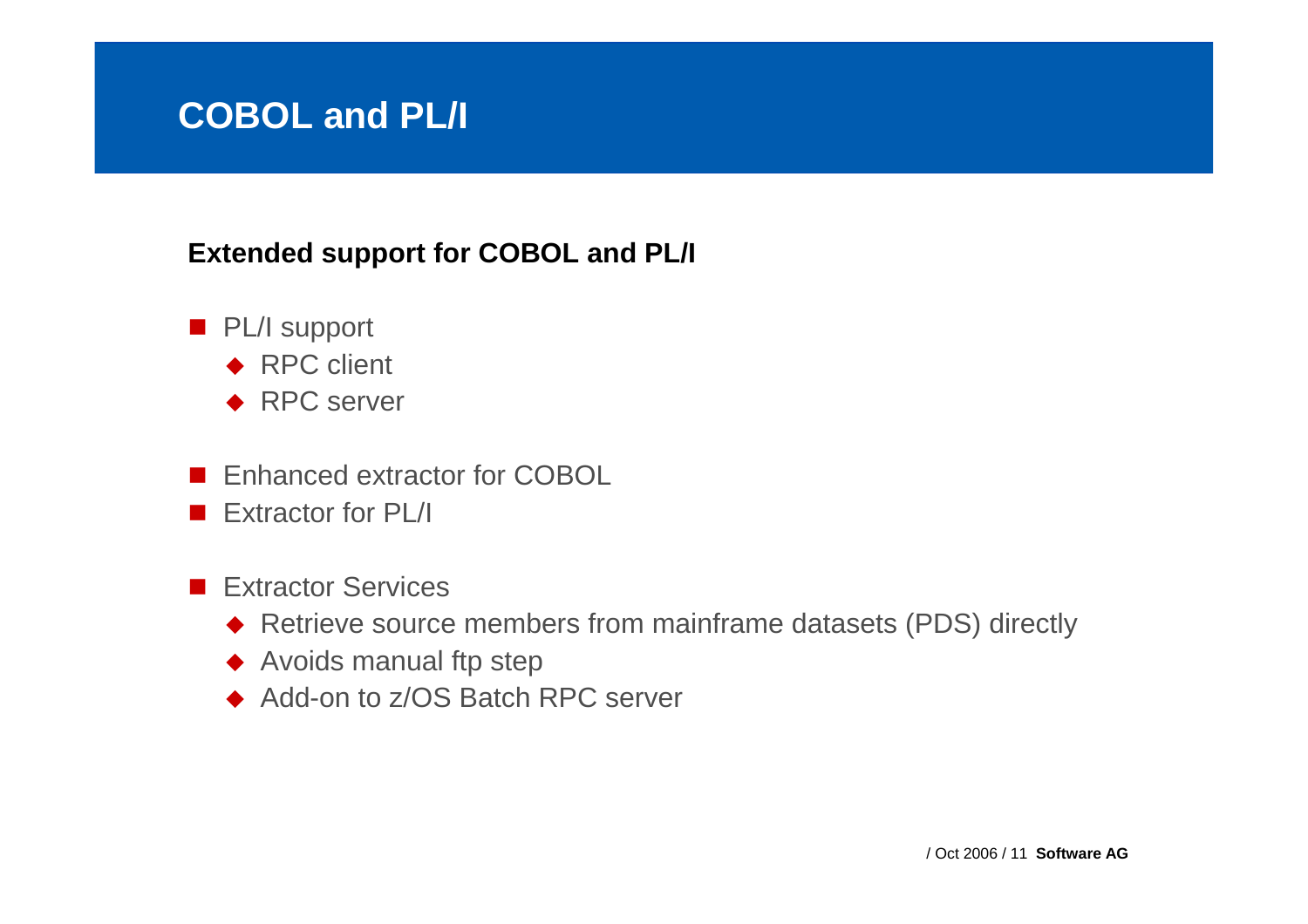- CentraSite<br>- ..
- **Eclipse**
- COBOL and PL/I
- **IMS, WebSphere MQ and .NET**
- Security
- Tracing
- **Further Enhancements**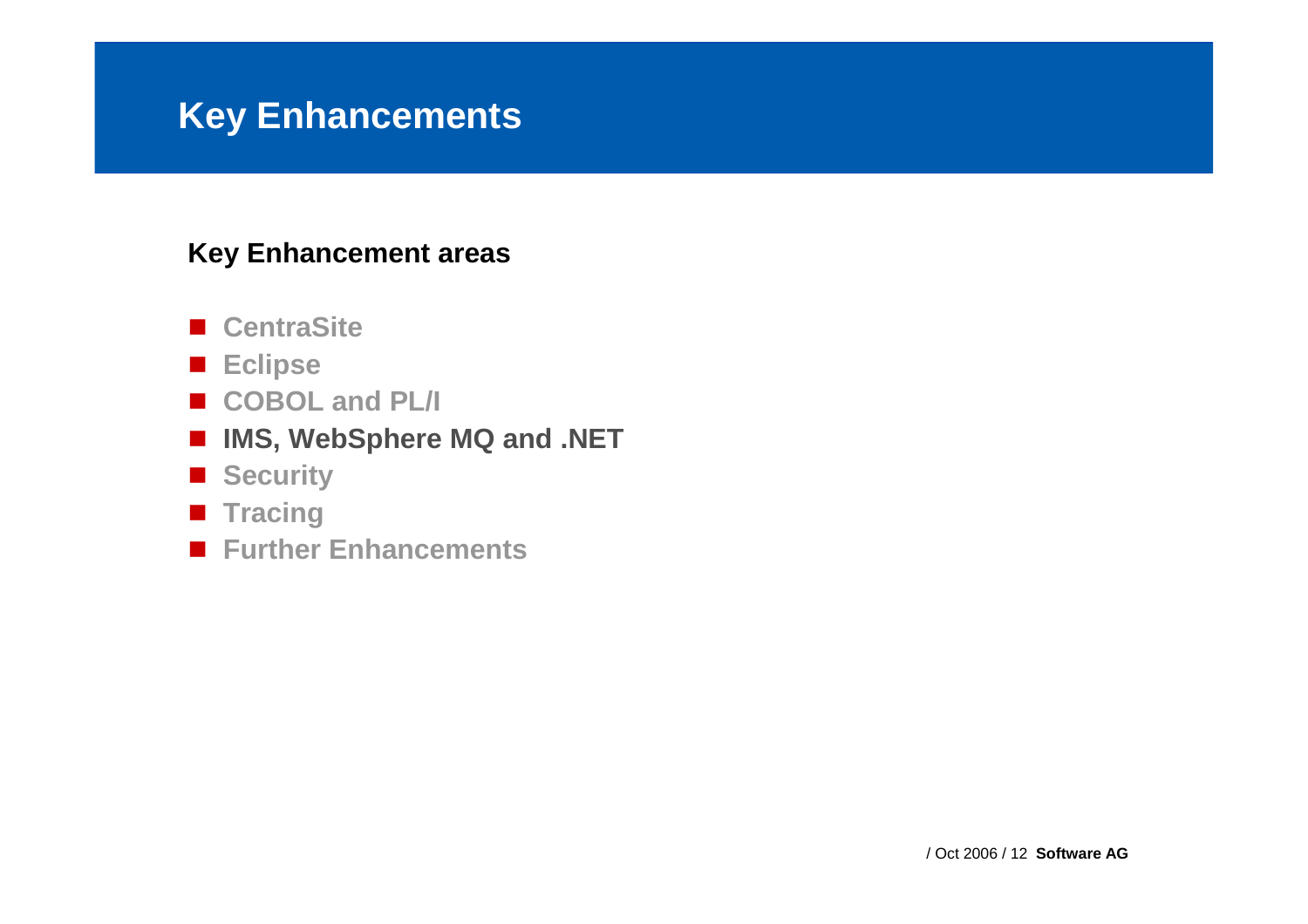# **IMS**

### **Specific Enhancements are**

- IMS support
	- ◆ IMS RPC Server
	- ◆ IDL enhancements for IMS
		- COBOL
		- PL/I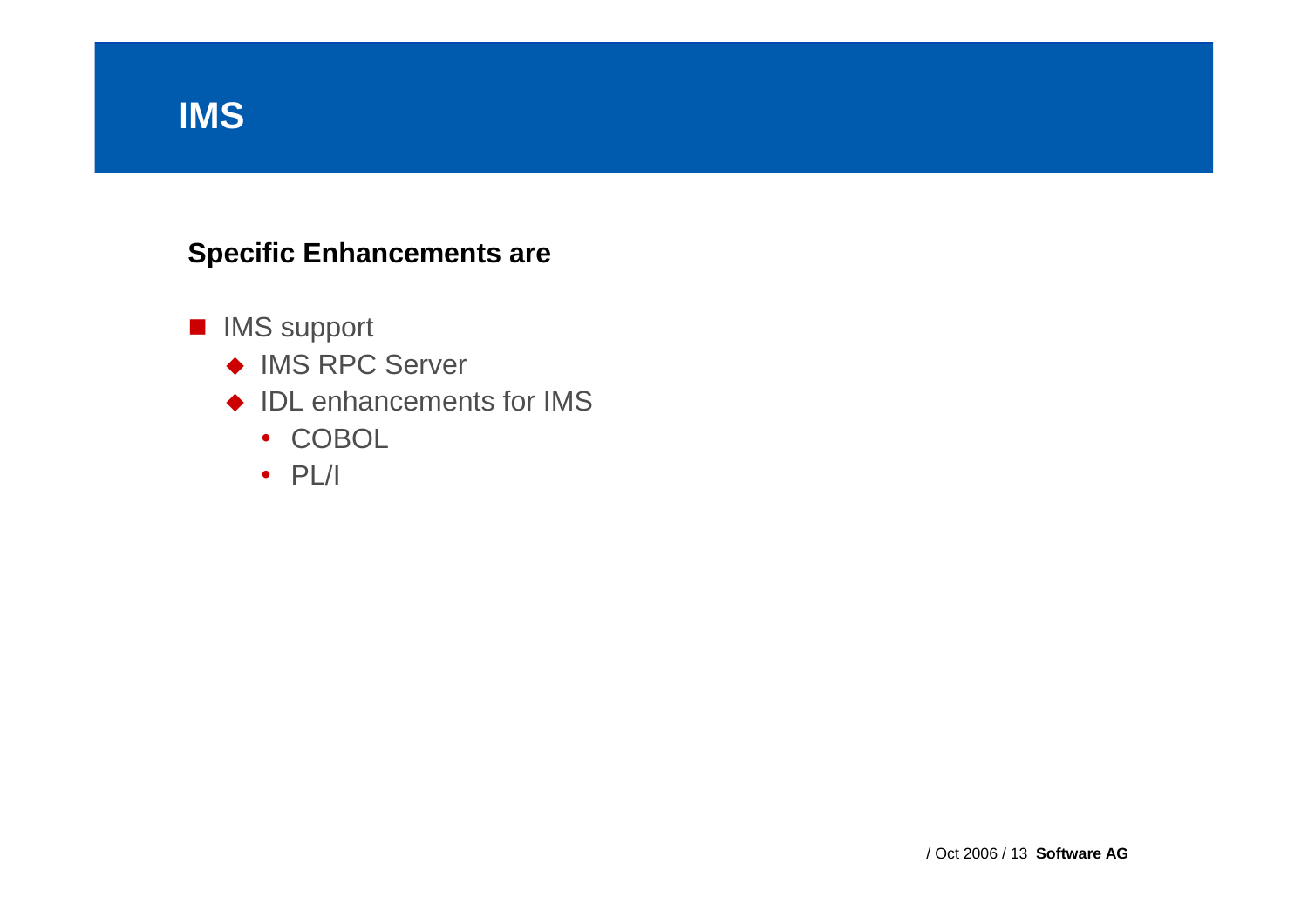### **WebSphere MQ**

- WebSphere MQ Bridge
	- ◆ Uses existing Java-based Bridge Framework
	- ◆ RPC-based access to MQ
	- ◆ Connects to MQ on all platforms
	- $\bullet$ Connects to local or remote queue managers

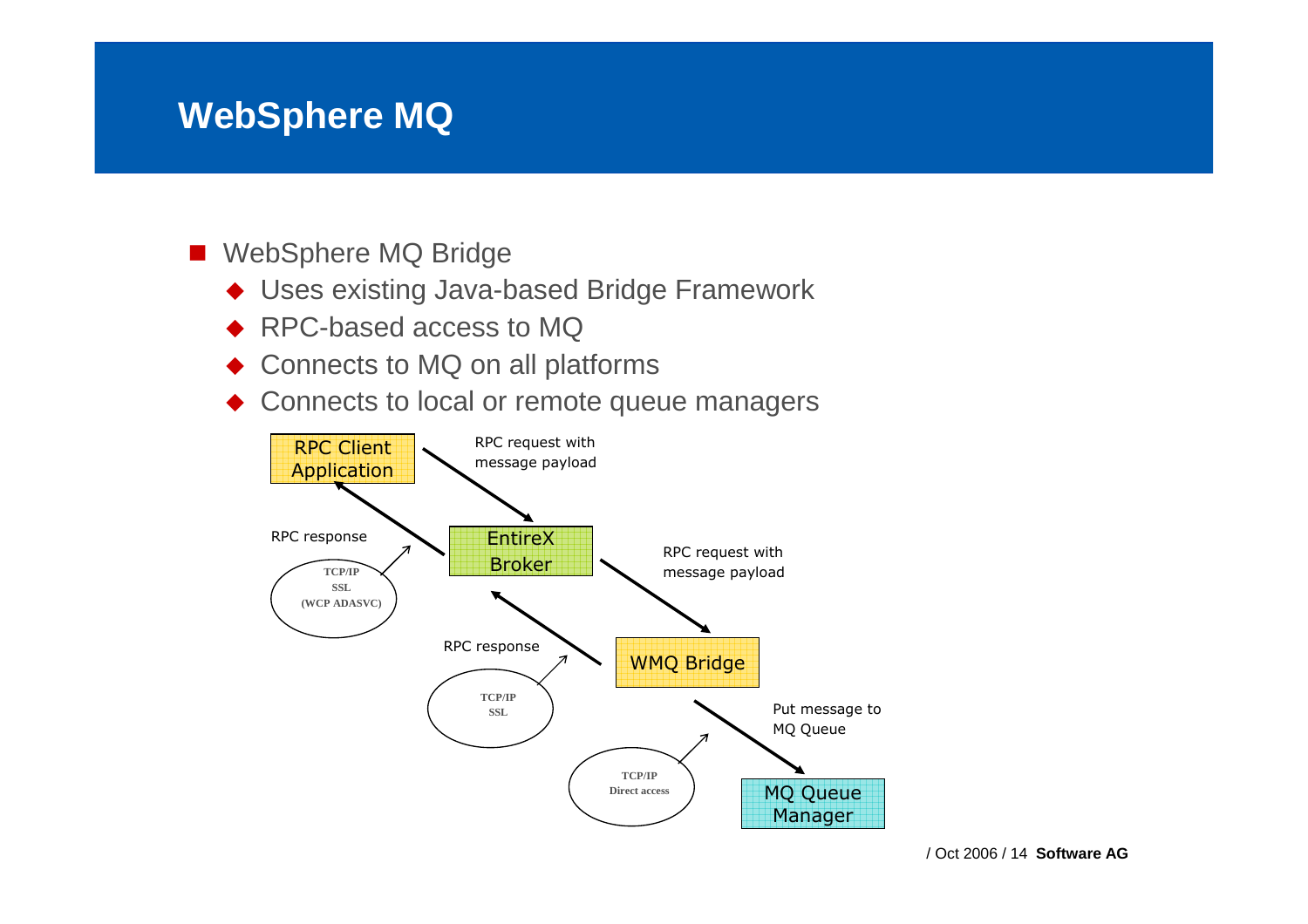### **.NET Enhancements**

#### **Specific Enhancements are**

- .NET ACI interface
	- ◆ Full managed code (100% .NET)
- .NET Wrapper as Visual Studio 2005 Plug-in
- $\mathcal{L}_{\mathcal{A}}$ DCOM Wrapper as Visual Studio 2005 Plug-in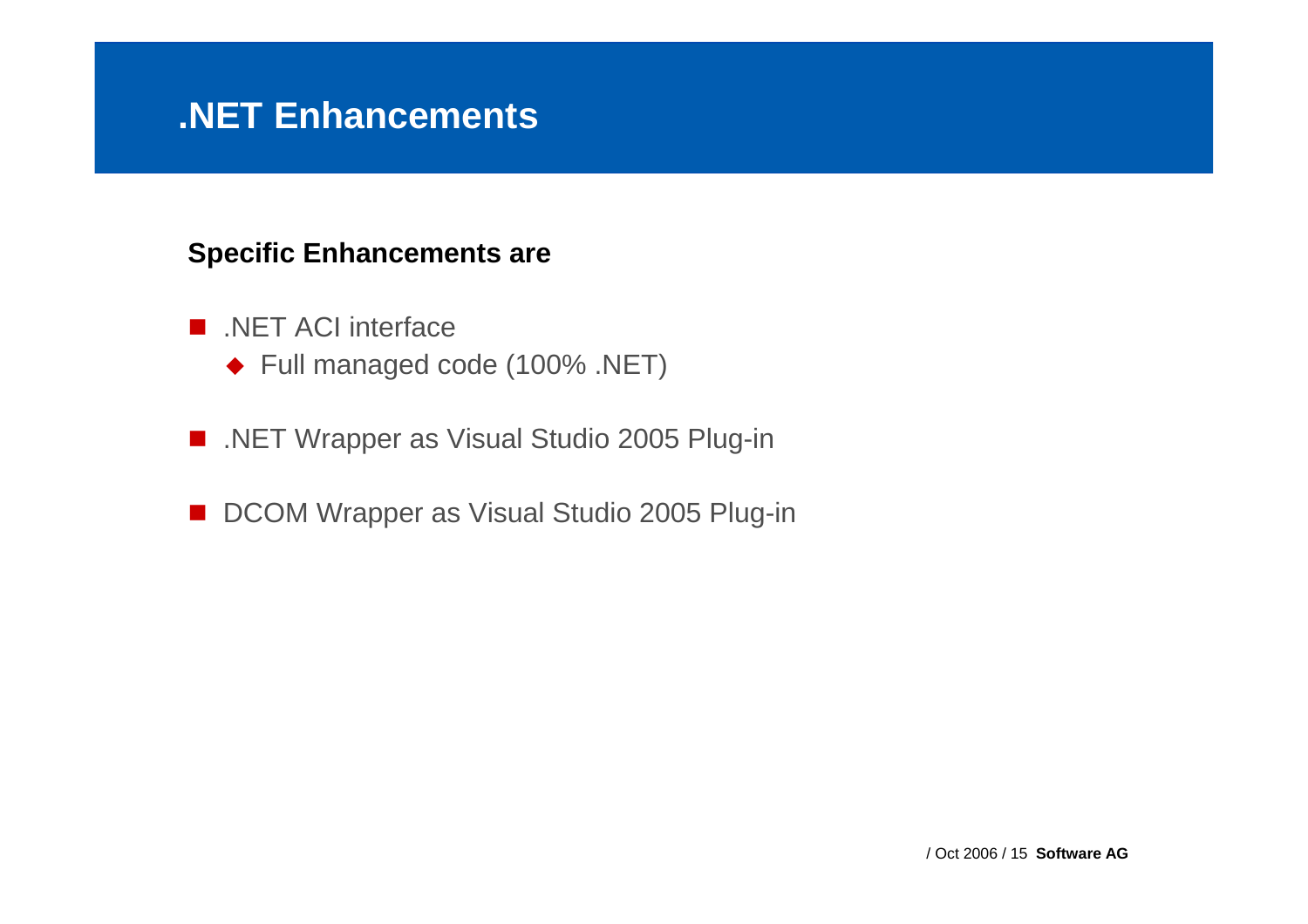- CentraSite<br>- ..
- **Eclipse**
- COBOL and PL/I
- **IMS, WebSphere MQ and .NET**
- Security
- Tracing
- **Further Enhancements**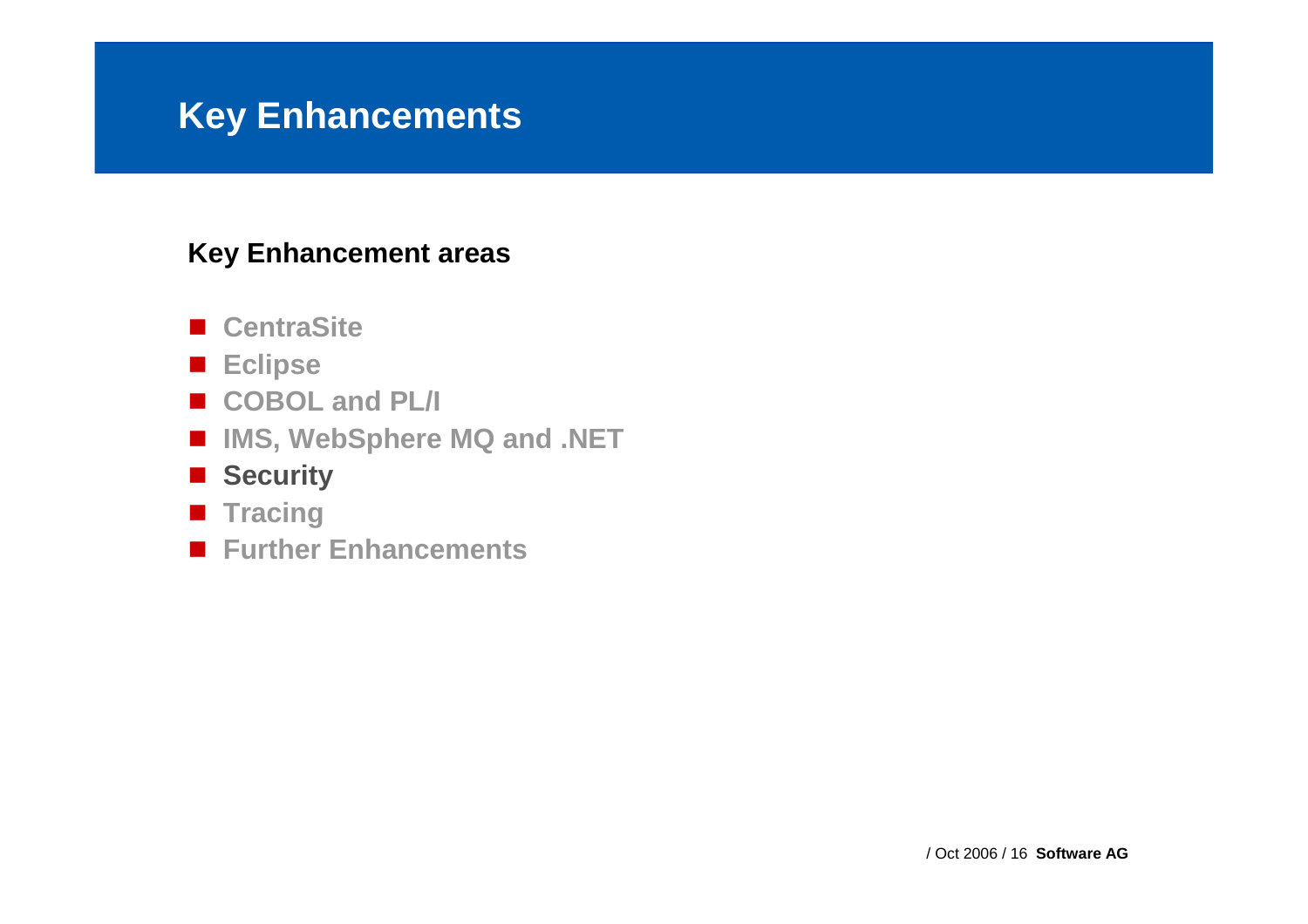### **Security**

#### **Security Enhancements**

- Identity Management within Software AG products
	- Delegation of a trusted user across the application
	- ◆ Phase 1: supported by EntireX and Natural
	- ◆ Uses distributed Integrated Authentication Framework
- Simplification of EntireX Broker Kernel Security on z/OS
	- No separate started task necessary
	- ◆ Configuration via Broker Attribute file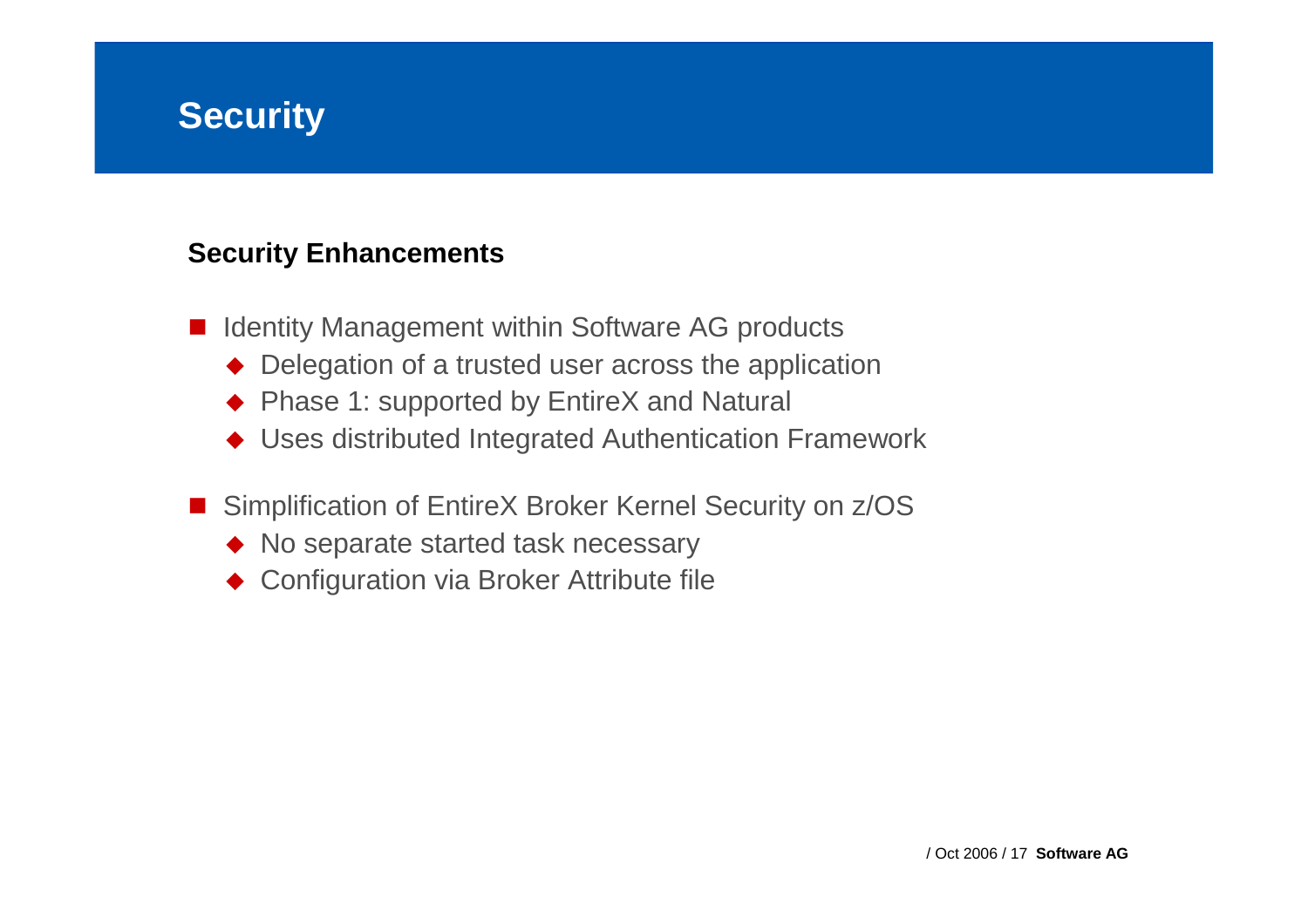- CentraSite<br>- ..
- **Eclipse**
- COBOL and PL/I
- **IMS, WebSphere MQ and .NET**
- Security
- Tracing
- **Further Enhancements**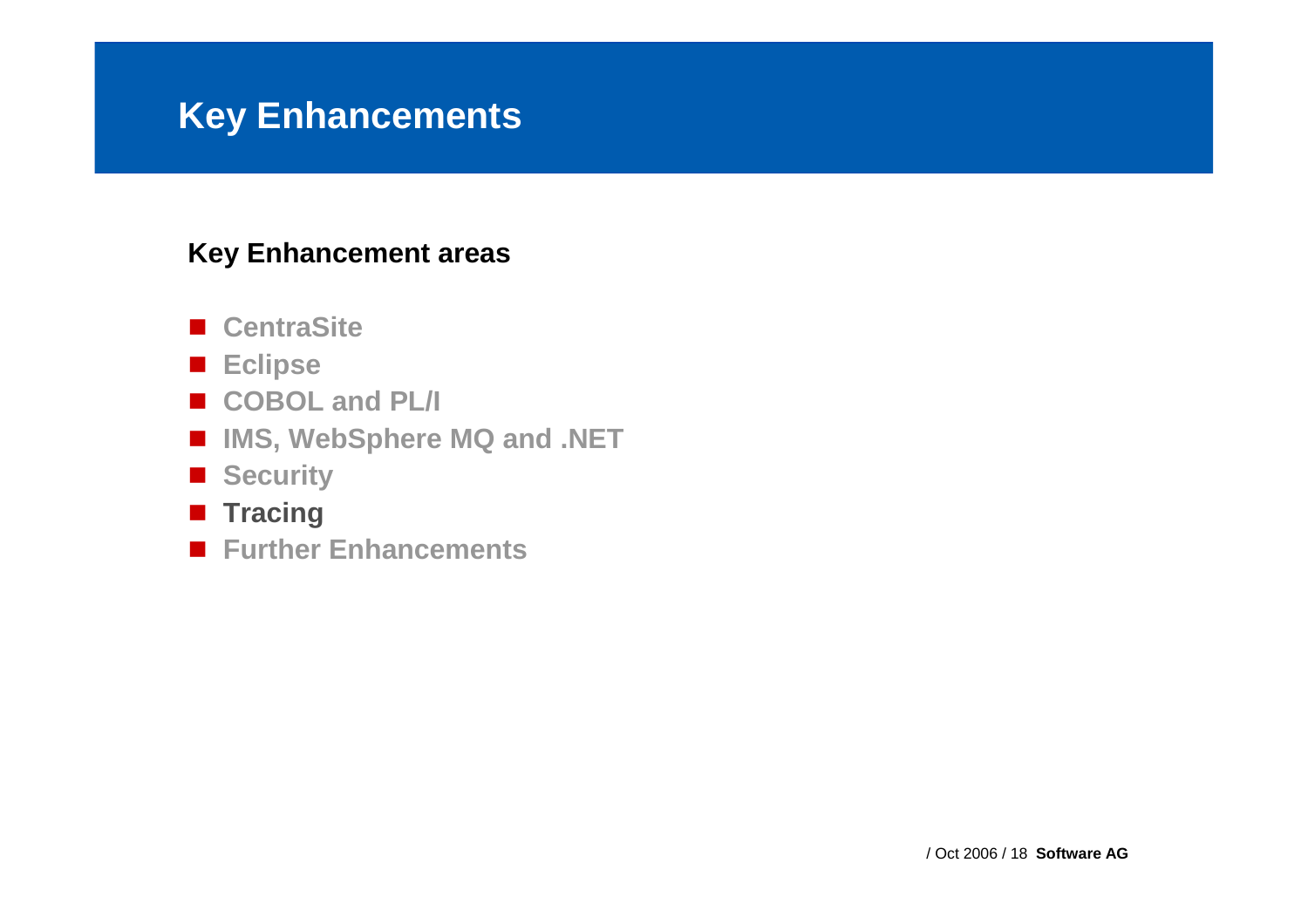# **Tracing**

### **Tracing Enhancements**

- Start / Stop tracing of EntireX RPC Server
- $\mathbf{r}$  Filtering in Broker kernel
	- ◆ User ID or Class/Server/Service
- Cyclic trace for Broker kernel
	- ◆ 2 files of limited size written alternately
- **Preserve trace files on Windows / Unix**
- $\mathcal{L}_{\text{max}}$  Broker Trace utility
	- ◆ Now also processes stub traces
- Node Name / Application Type / Application Name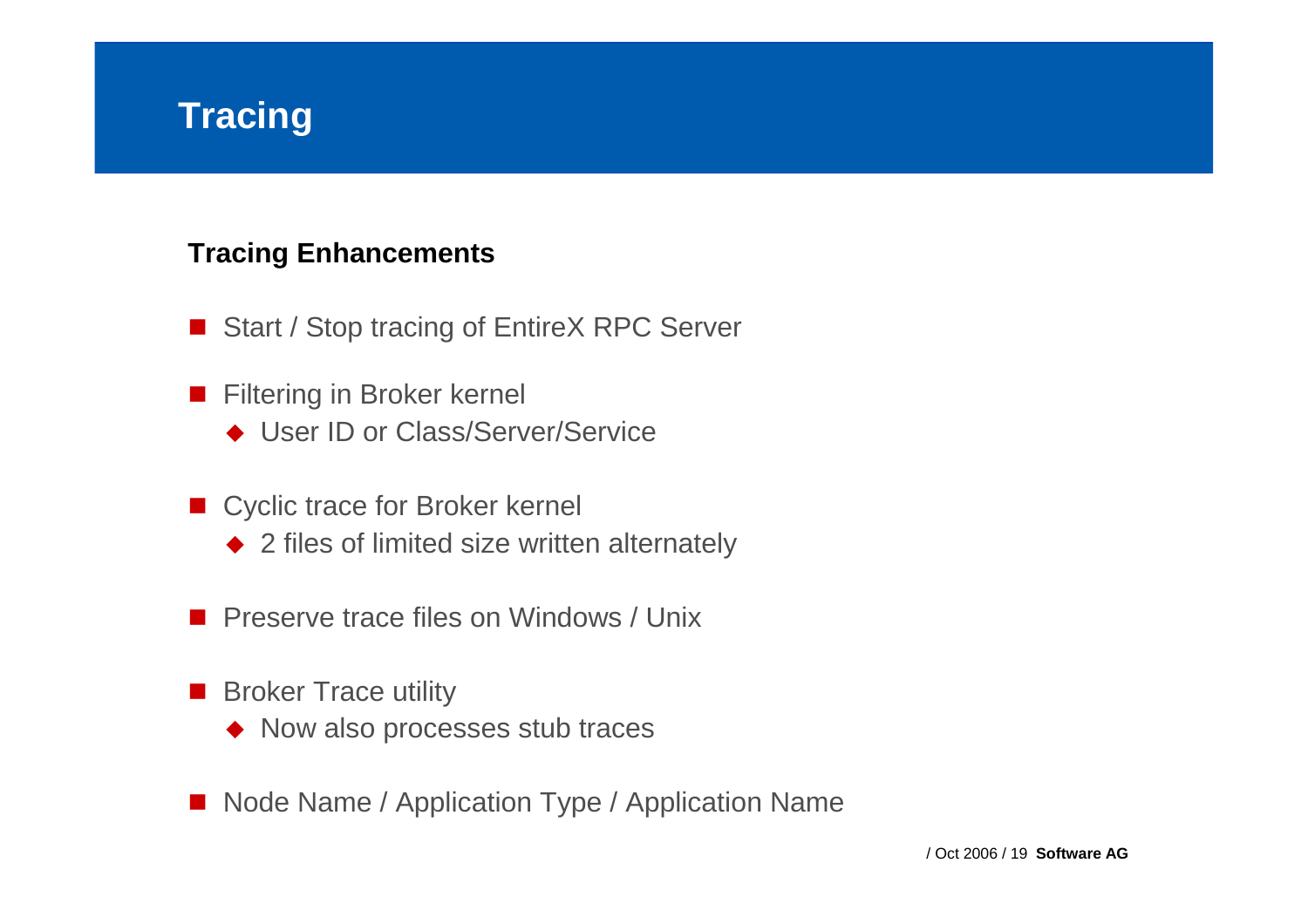- CentraSite<br>- ..
- **Eclipse**
- COBOL and PL/I
- **IMS, WebSphere MQ and .NET**
- Security
- Tracing
- **Further Enhancements**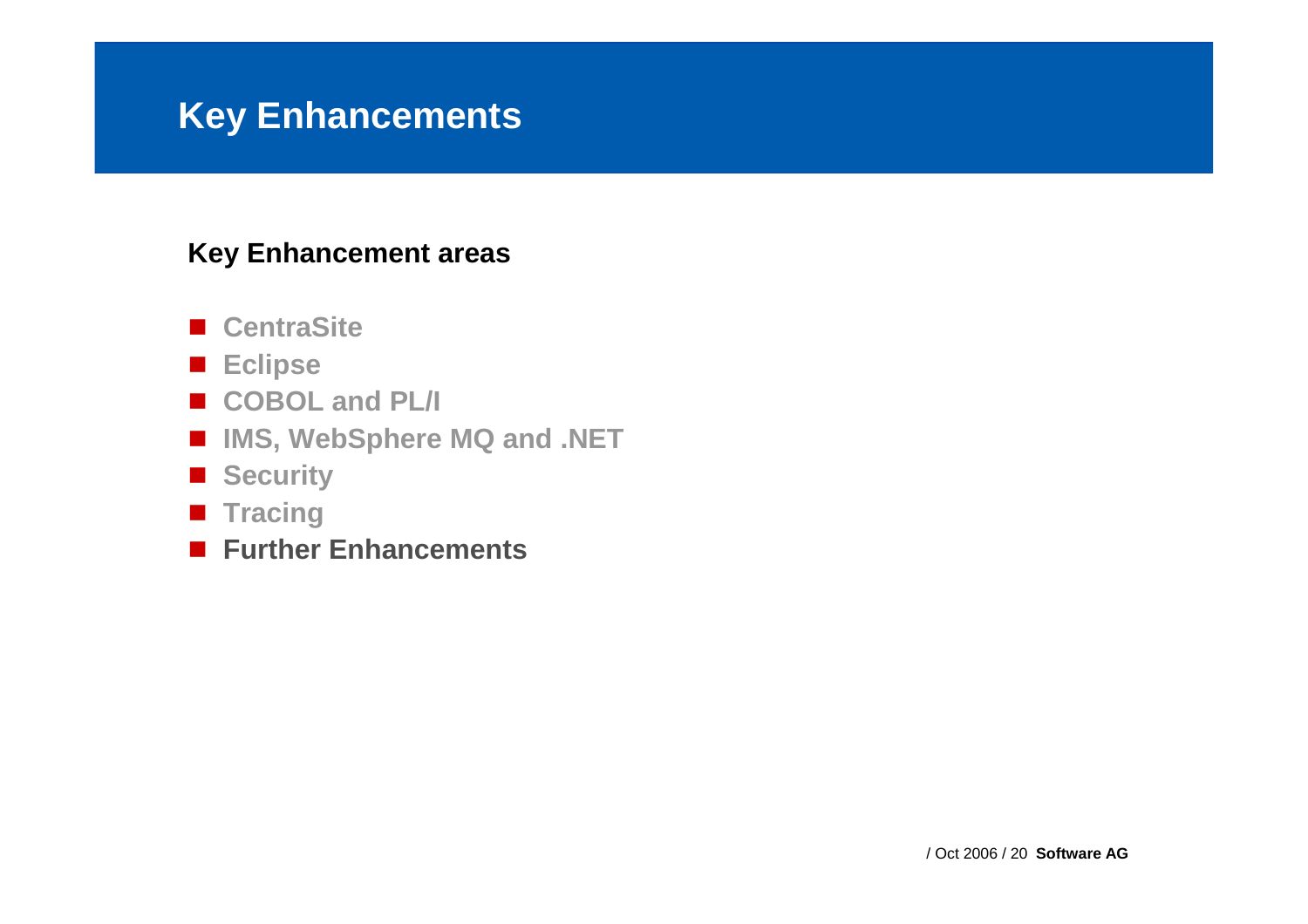## **Further Enhancements I**

#### **Broker Enhancements**

- **Embedded persistent store** 
	- ◆ Open systems
	- ◆ Alternative to Adabas
- **z/OS Broker based on IBM LE runtime** 
	- ◆ Improved TCP/IP performance
	- ◆ SSL support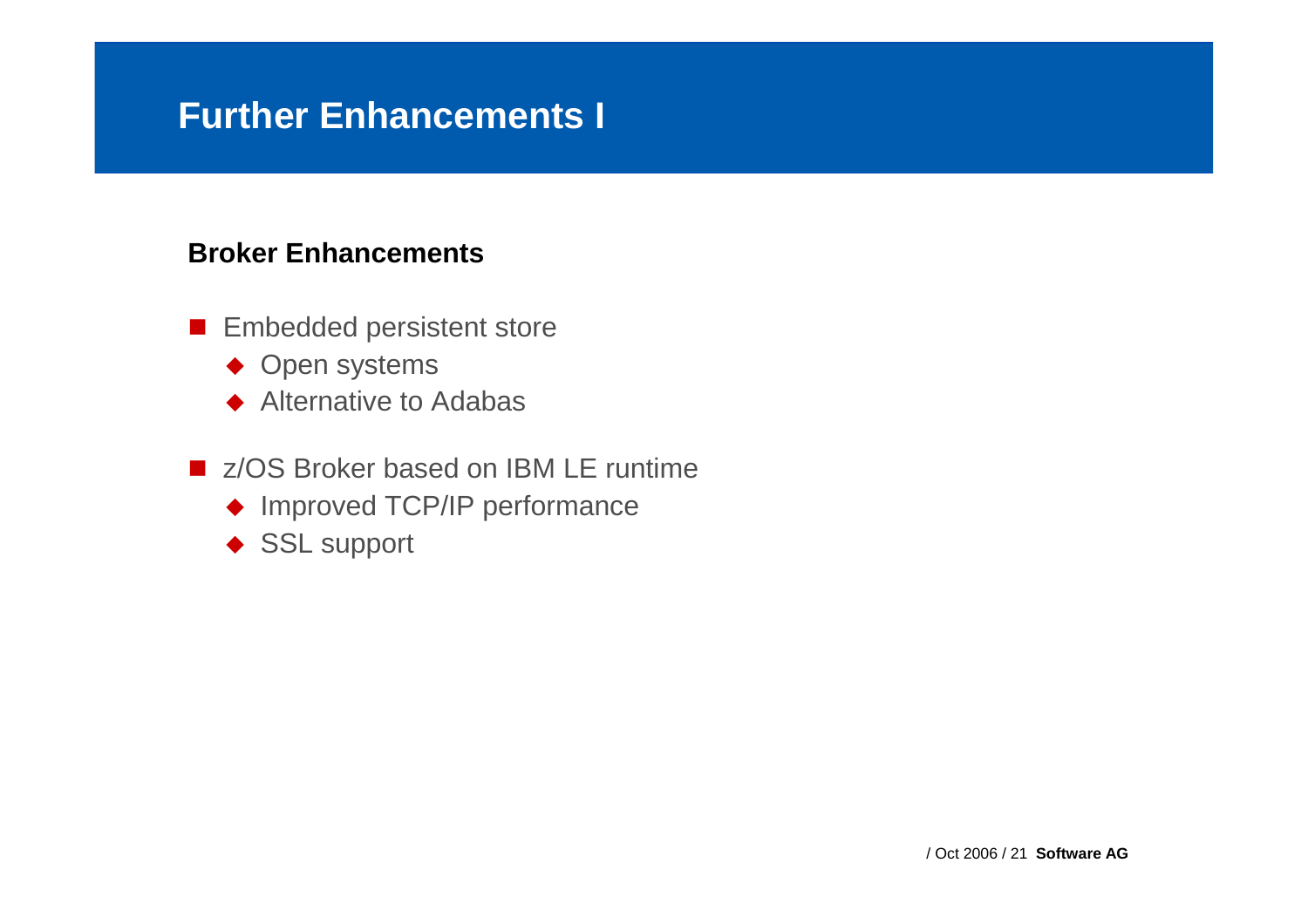# **Further Enhancements II**

#### **Support for new versions of Natural and Adabas**

- Natural 4.2 and Natural 6.2
	- ◆ Unicode support
	- ◆ 99 levels in structured data types
	- ◆ Natural Security password change
- Adabas 8
	- ◆ Adabas 8 SVC supported
	- ◆ Allow message sizes larger than 32K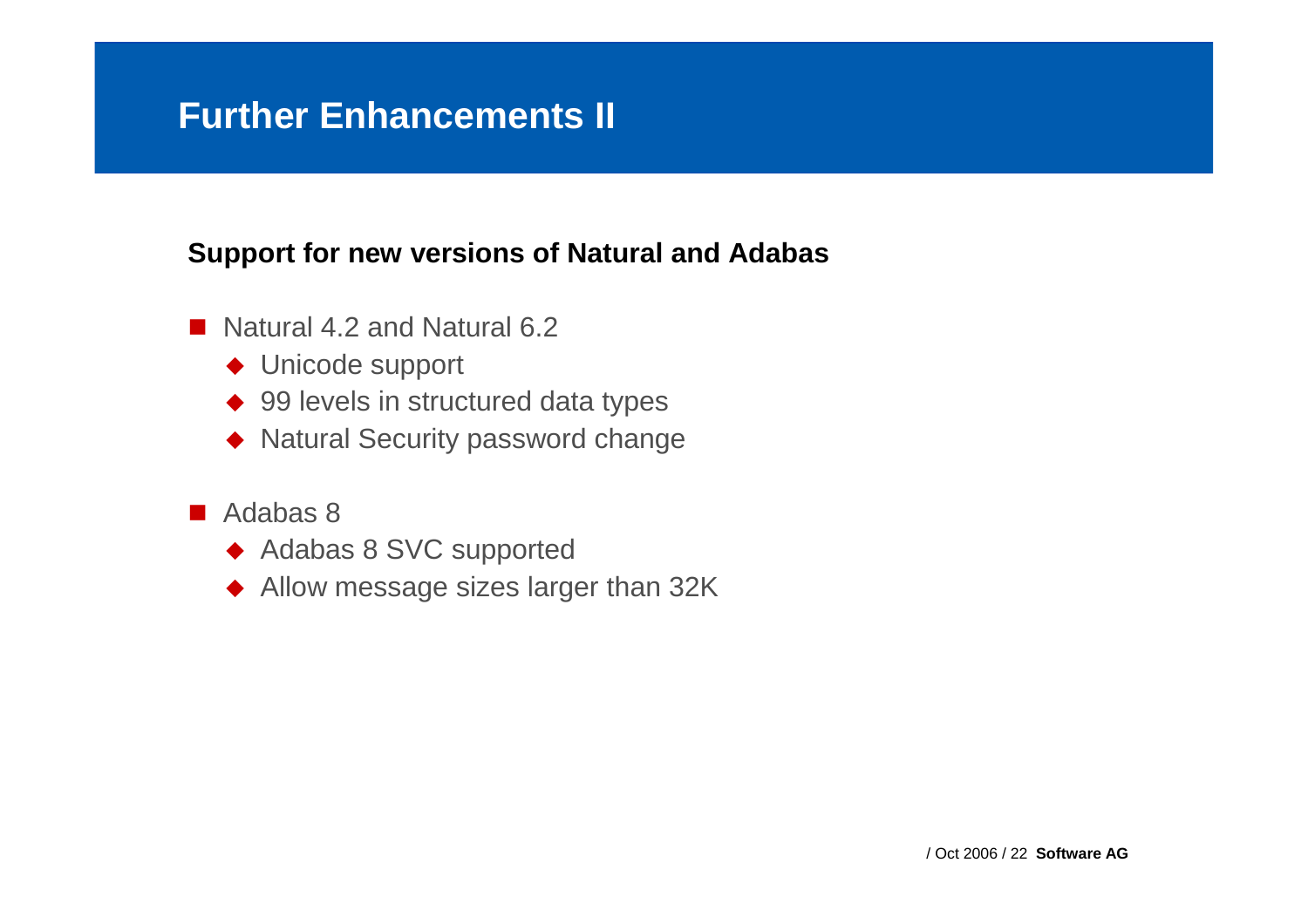# **Further Enhancements III**

#### **Miscellaneous Enhancements**

- Command and Info Services
	- ◆ New interface supports any RPC client
- Automatic SOA Deployment
	- ◆ Web Service to J2EE application server
	- ◆ Automatic update of XML Servlet
- 24x7 enhancements (Phase 1)
	- ◆ Technological basis for Broker-to-Broker Communication
	- ◆ Primary and secondary Broker
		- Stand-by Broker for persistent messaging
		- Using shared persistent store